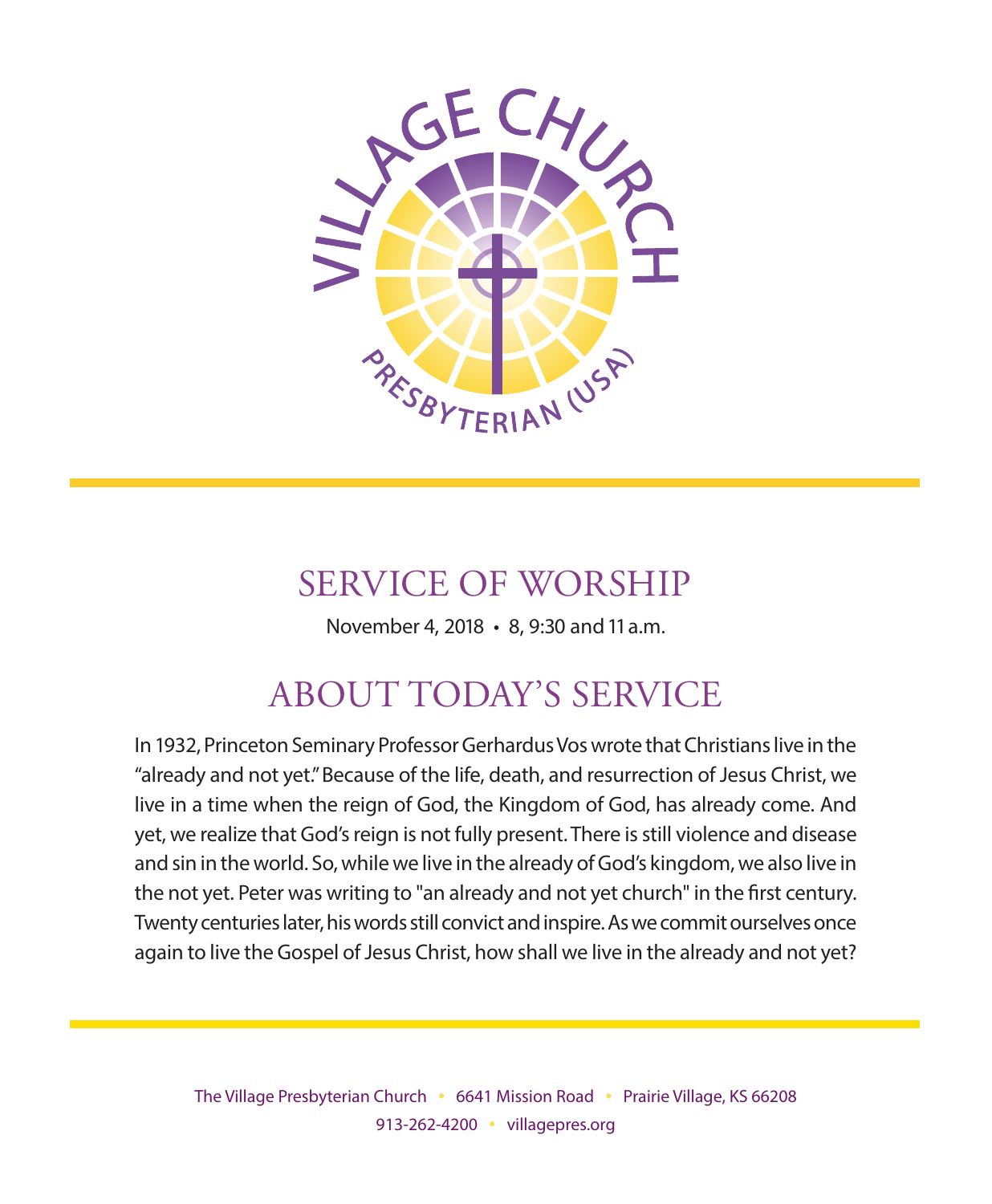# GOD'S PEOPLE GATHER

 Prelude *All Things Bright and Beautiful* (8 a.m.) arr. Barbara Kinyon; Morning Bells

> *Passacaglia* (9:30 a.m.) music: Dale Ramsey; Village Ringers

*Be Thou My Vision* (11 a.m.)

music: Daniel Pinkston; Amy Jantz, clarinet; The Village Players

Words of Welcome **Rev. Dr. Rodger Nishioka** Rev. Dr. Rodger Nishioka

Call to Worship Rev. Becky Chamberlain

Incarnational God, You come to us now because You cannot stand to be away from us.

#### **We come to worship You because we cannot stand to be away from You.**

Relational God, You created us for love of You and each other.

### **We come to worship You because we belong to You and to one another.**

Missional God, You call us to live every day with hope.

### **We come to worship You for You are our hope.**

Living God, You are the source of all good things around us.

### **We come to worship You as Your new creation**

**formed and claimed by water and the word.**

\*Hymn, No. 667 *When Morning Gilds the Skies* LAUDES DOMINI

### \*Prayer of Confession

**Gracious God, we know of Your commitment to us.** 

**We know You created each of us in Your own image,** 

**redeemed us in Jesus Christ and sustain us through Your Holy Spirit.**

**Forgive us when our commitment to You withers.**

**Forgive us when we neglect to see Your image in us.**

**Forgive us when we fail to see the face of Jesus in others.**

**Forgive us when we overlook the call of Your Spirit.**

**Help us to commit ourselves to You.** 

**Grant us courage and grant us wisdom for the living of these days.** (Silent Prayer)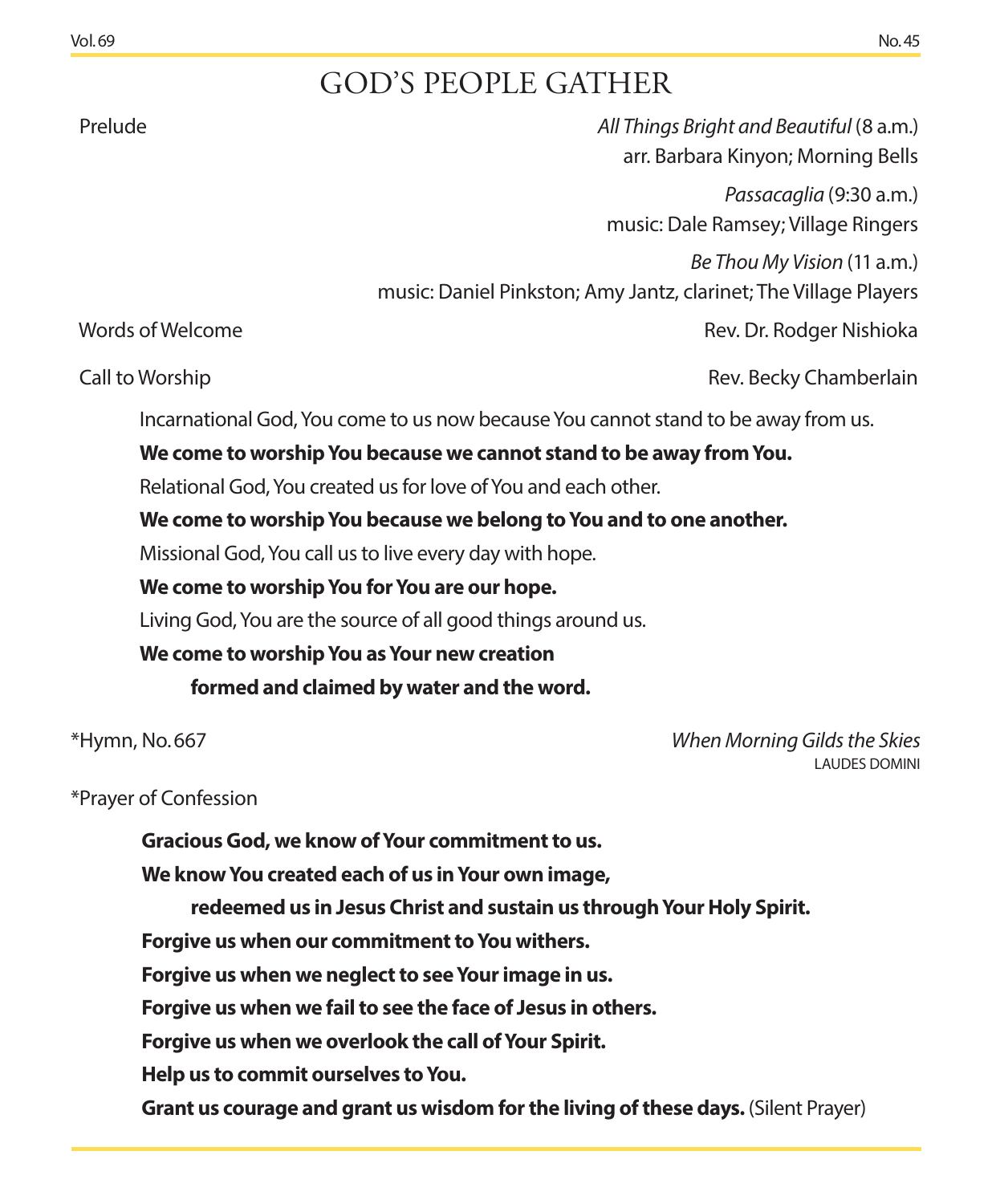\*Assurance of God's Grace

\*Response (from Hymn, No. 582)

**Glory to God, whose goodness shines on me, and to the Son, whose grace has pardoned me, And to the Spirit, whose love has set me free. As it was in the beginning, is now and ever shall be. Amen.**

\*Passing of the Peace

# PROCLAMATION OF THE WORD

Call to Prayer (from Hymn, No. 450)

**Be thou my vision, O Lord of my heart; naught be all else to me, save that thou art; Thou my best thought, by day or by night, waking or sleeping, thy presence my light.** 

Prayers of the People and the Lord's Prayer

**Our Father, who art in heaven, hallowed be thy name. Thy kingdom come, thy will be done, on earth as it is in heaven. Give us this day our daily bread; and forgive us our debts, as we forgive our debtors; and lead us not into temptation, but deliver us from evil. For thine is the kingdom and the power and the glory, forever. Amen.**

| Anthem                  | Great Is Thy Faithfulness (8 a.m.)<br>arr. Cynthia Dobrinski; Morning Bells |                                                                      |
|-------------------------|-----------------------------------------------------------------------------|----------------------------------------------------------------------|
|                         |                                                                             | Festive Rondo (9:30 a.m.)<br>arr. Cynthia Dobrinski; Village Ringers |
| Prayer for Illumination | Carol Tucker (8 a.m.); Laura Edgington (9:30 a.m.); Kim Higgins (11 a.m.)   |                                                                      |
| Scripture Reading       |                                                                             | 1 Peter 2:1-10 (pg. 1104)                                            |
| Sermon                  | Doing Good vs. Doing Well                                                   | Rev. Dr. Rodger Nishioka                                             |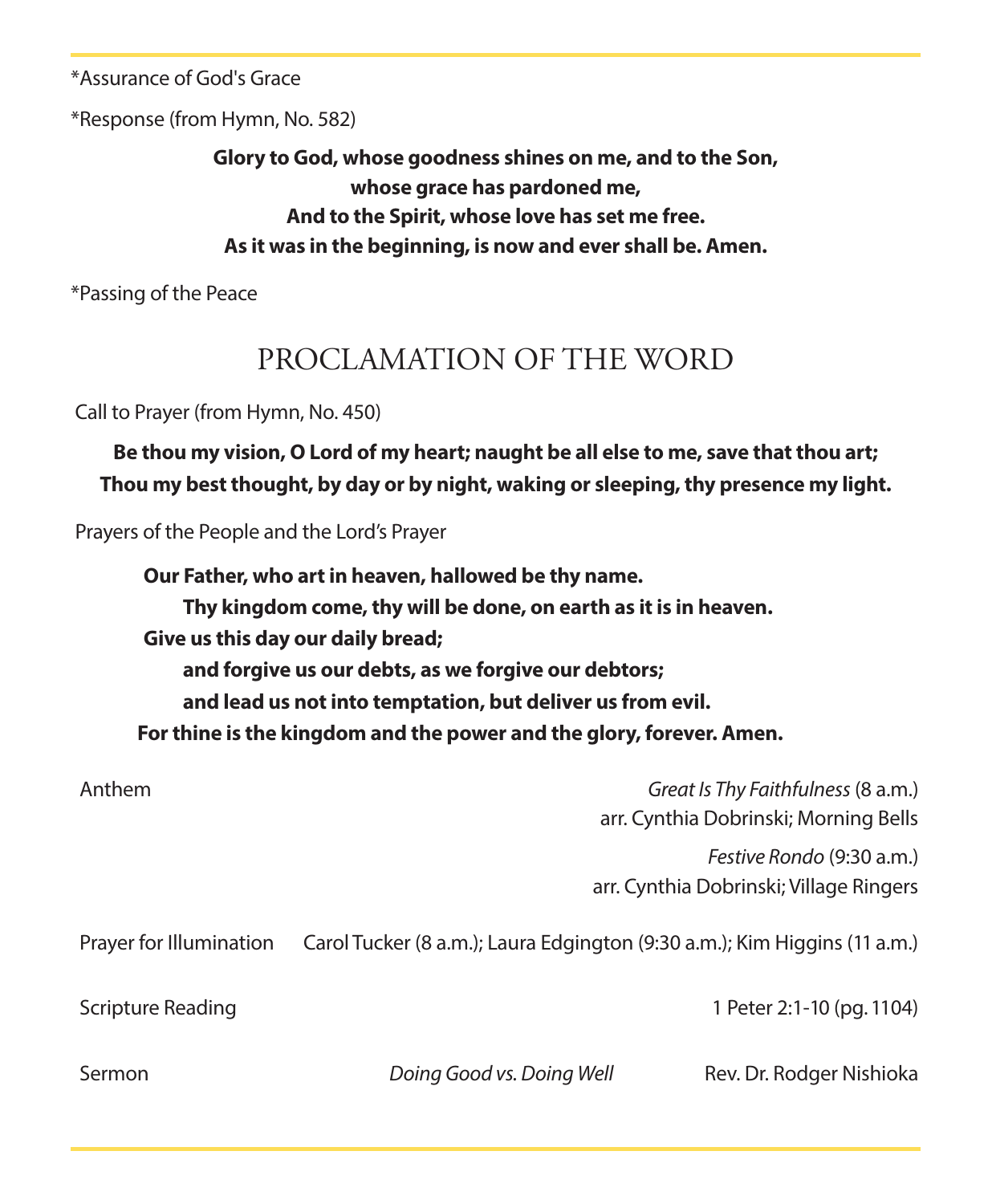# RESPONSE TO THE WORD

\*Hymn (Commissioned for Village Church's Commitment Sunday)

*How Can I Mirror You, Jesus My Friend* SLAN<sub>E</sub>

**How can I mirror you, Jesus, my friend, being reflective of all you intend? Mold me and say what you want me to be so that my neighbor will see you in me.**

**What is the meeting place, Lord of my heart, in which your people can each find their part? Show me the pathway on which I belong; give me the courage to offer my song.**

**Why do I look away, Hope-Shaping Lord, when I see neighbors demeaned or ignored? Give me new vision and focus my lens So I am able to see You in them.**

**Make us a circle with room to expand, born of Your mercy, and drawn by Your hand. Make us a village which all can call home brimming with hope, Lord, and filled with shalom.**

 Offertory *Godspell: All Good Gifts*  music: Stephen Schwartz; Anthony Perkins, Jr.

> We plow the fields and scatter the good seed on the land.. But it is fed and watered by God's almighty hand.. He sends us snow in winter, the warmth to swell the grain... The breezes and the sunshine, and soft refreshing rain... All good gifts around us Are sent from Heaven above. So thank the Lord, oh thank the Lord for all his love... We thank thee then, O Father, for all things bright and good The seedtime and the harvest, our life, our health, our food. No gifts have we to offer for all thy love imparts But that which thou desirest, our humble thankful hearts! All good gifts around us Are sent from Heaven above... So thank the Lord, oh thank the Lord for all his love... I really wanna thank you Lord!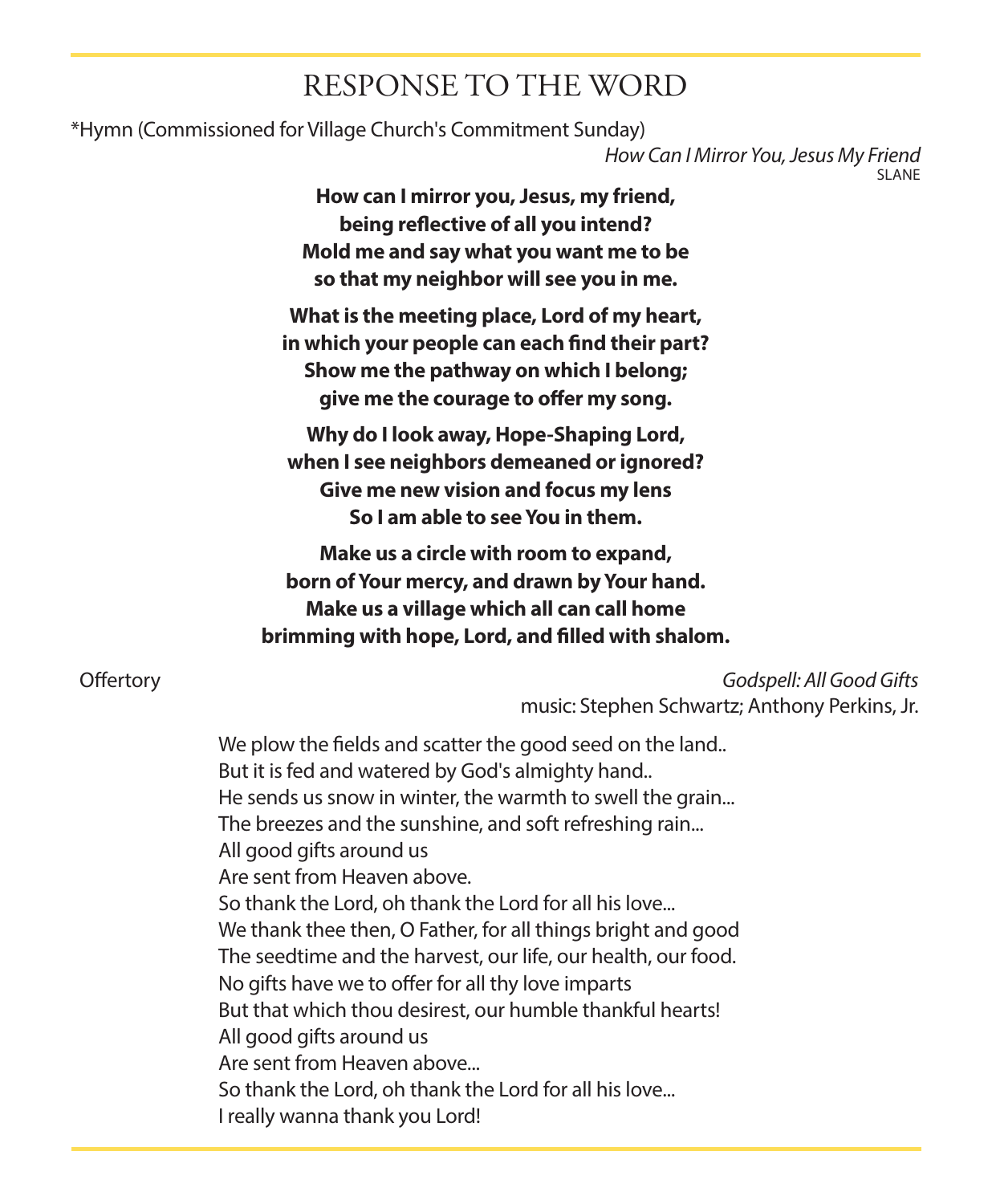\*Response (from Hymn, No. 609)

**Praise God, from whom all blessings flow. Praise God, all creatures high and low. Alleluia, alleluia! Praise God, in Jesus fully known: Creator, Word, and Spirit one. Alleluia, alleluia! Alleluia, alleluia, alleluia!**

\*Prayer of Dedication

\*Hymn, No. 321 *The Church's One Foundation* AURELIA

\*Benediction

\*Benediction Response

**Make us a circle with room to expand, born of Your mercy, and drawn by Your hand. Make us a village which all can call home brimming with hope, Lord, and filled with shalom.**

\*Postlude *The God of Abrahm Praise (YIGDAL)* arr. Richard Proulx

*\*All who are able may stand* © A-705103 for all hymns

MUSIC NOTES

Today's second hymn, "How Can I Mirror You, Jesus My Friend," by celebrated hymn writer John Thornburg, was commissioned specifically for Village Presbyterian Church. Every week during the series, "Living Toward God's Promised Day," we have sung one verse of it. On this Commitment Sunday we sing the hymn in its entirety, offering it to God and each other as a renewal of our dedication to this community and world.

The 9:30 a.m. Village Ringers Prelude, "Passacaglia," was written by Village Choir member Dale Ramsey, a highly regarded organist and composer in the Kansas City area.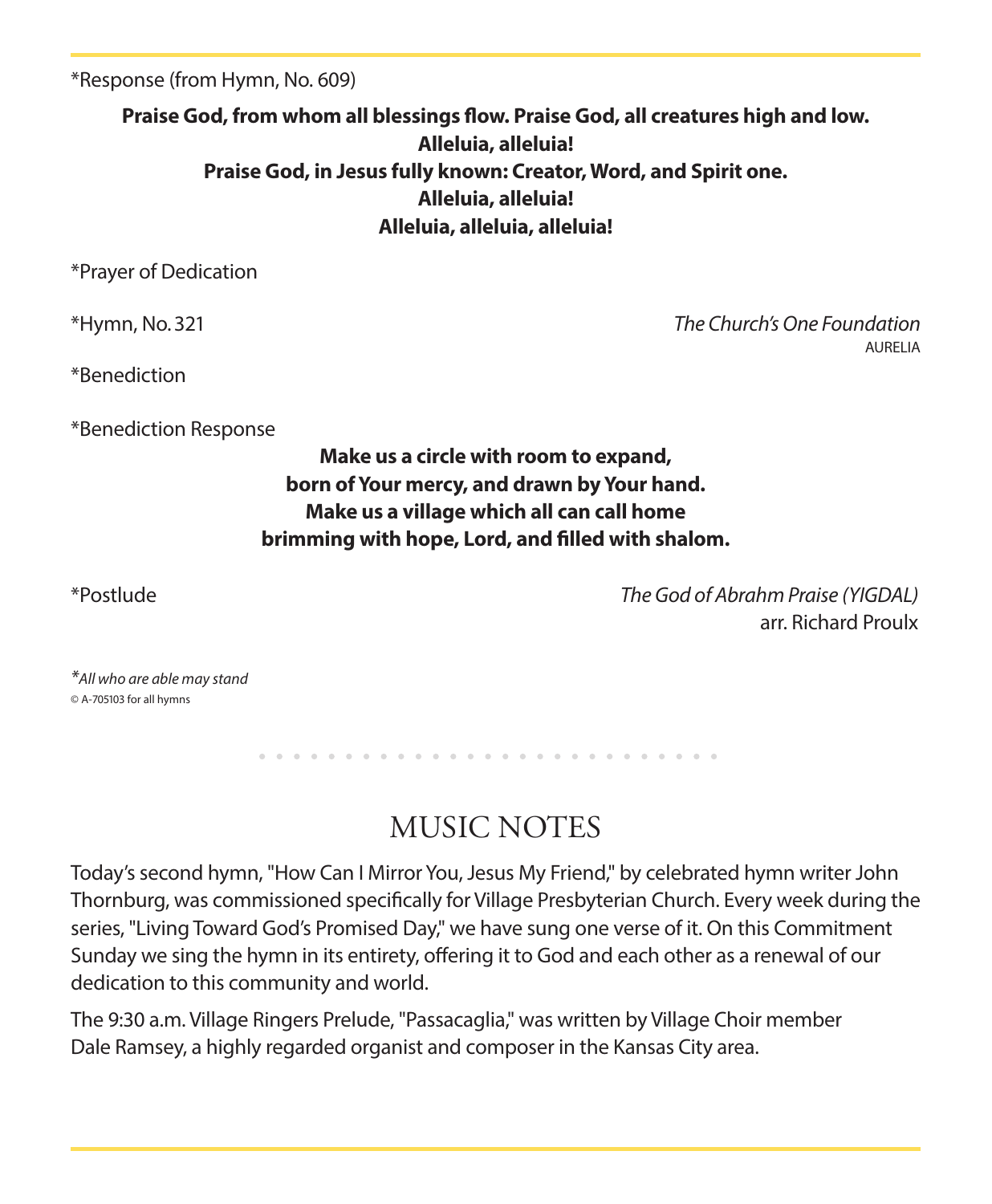# THE CHURCH'S BOOK (Week of November 5, 2018)

The following daily Bible readings were written by the Rev. Becky Chamberlain and are offered for your own personal devotion. You are invited to read the text, think about the reflection and questions and allow these to lead you in a time of prayer. Pray for your own journey of faith, pray for Village Church, pray for the community around you, and pray for all of creation.

God is not an accountant, keeping track of our good deeds and our bad deeds, and if we are lucky, when it comes time to balance our account, we will have more assets than debits. NO! It is hard to accept grace because it is so contrary to the way the world operates – quid pro quo. Grace is freely given, not because we are good, but because God is good. It's almost too good to be true.

#### **Tuesday, Nov. 6 Philippians 3:20**

Today U.S. citizens enjoy a privilege that many in the world do not. We get to vote, to cast our ballots for who should represent us in government. Paul reminds us, though, that our true citizenship is in heaven. Our highest loyalty is as citizens of the kin-dom of God, and to live out God's priorities in this world. The song says, "This world is not my home; I'm just a' passing through…"

#### **Wednesday, Nov. 7 Psalm 32**

The writer describes how some experience of sin was eating her/him up alive, mind, body, and spirit. When silence and denial became too much s(he) confessed, and forgiveness was immediate. The psalm could have ended there, but the writer is so transformed by undeserved forgiveness, s(he) becomes a joyful witness to the unconditional love of God that wipes the slate clean and remembers our sin no more.

#### **Thursday, Nov. 8 John 5:1-9**

Jesus asked the sick man, immobile at the side of the pool for 38 years, "Do you want to be made well?" Isn't it obvious a paralyzed man would desperately want to be cured? But Jesus' question had a purpose. It asked the man to consider how a cure would drastically change his life and if he would be willing to embrace those changes. Was he willing to give up a familiar routine, limited though it was, to risk a radically new way of living?

#### **Friday, Nov. 9 John 12: 23-26, 32**

In Genesis 45, Joseph forgives his brothers and tells them, "You meant it for evil, but God meant it for good." Jesus' crucifixion is similar. He decried violence, but was a victim of it. His killers wanted to silence him and incite fear. But instead, in a short time, everything changed – for Jesus, his followers, and for us. The intent of the cross did not determine its outcome – "the seed dies…but it bears much fruit."

#### **Saturday, Nov. 10 Mark 16:1-8**

The shorter version of Mark's story of Jesus' resurrection is not a happy ending. No one sees Jesus, no one says anything. But this is good, because it says that God is the one who raises the dead. The silence of the women did not negate the truth of the resurrection. Thanks be to God! Our human failures and fears cannot keep God from accomplishing God's purpose in the world!

### **Monday, Nov. 5 Ephesians 2:8-10**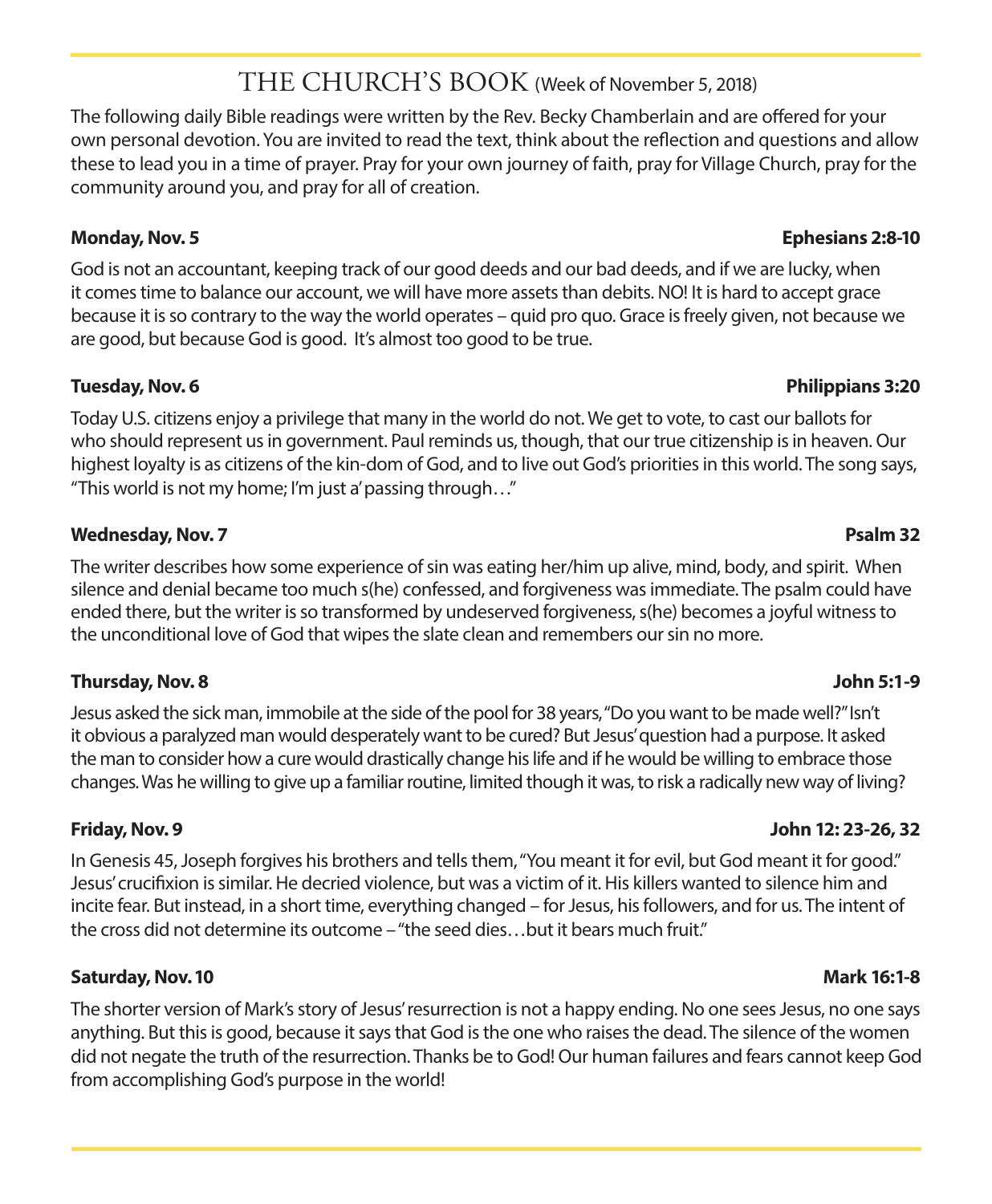

The Village Church on Antioch Choir and More Love Chorale invite the community to join in singing together with Dr. Jan Kraybill on organ, and directors Ryan Main and Will Breytspraak leading. A free-will offering will benefit Big Brothers Big Sisters of Greater Kansas City.

## **Discover Village Information Center**

A place for you to connect and ask questions. You're invited to stop by our Discover Village desk, between worship services, at the north Welcome Center entrance. Hosts will be available at the desk every Sunday morning; a place where you can share conversation and enjoy a cookie. We look forward to meeting you!

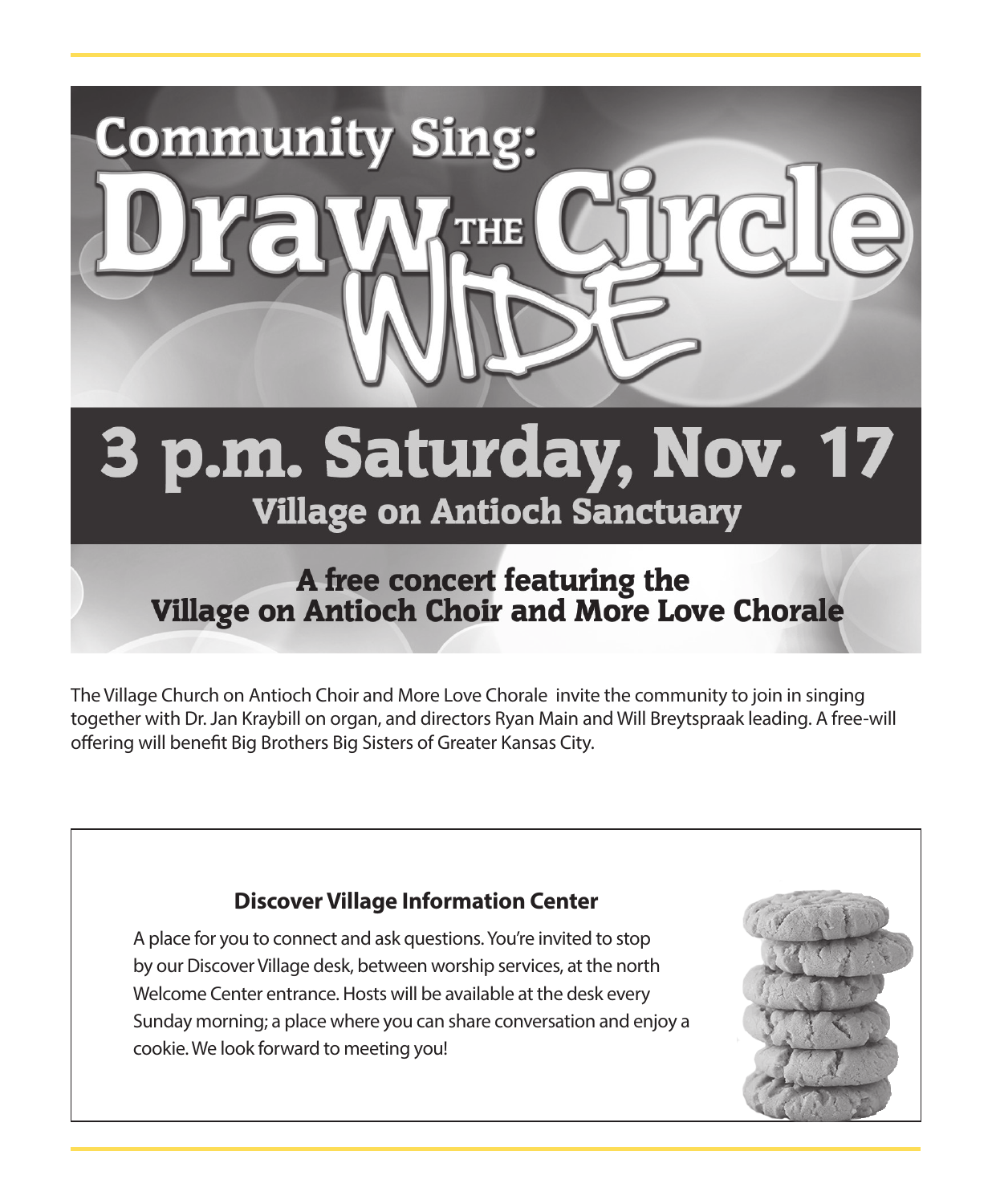# TODAY AT VILLAGE

**WELCOME TO VILLAGE CHURCH!** Please join us every week. Refreshments are available in Friendship Hall following the worship service.

**THE FLOWERS IN THE CHANCEL TODAY** are given to the Glory of God in loving memory of Bob Long by Mazie Long and Family.

**"THE PEACEMAKERS" CONCERT** – 3 p.m. today in the Village on Mission Sanctuary. Featuring the Village Choir, the Village Chamber Choir and soloists. The program includes Patrick Hawes' "Beatitudes" and "The Peacemakers" and a Latin-American piece "Missa Latina." Arlin Buyert will read poetry. A free-will offering will be taken for the Frontera de Cristo Border Ministry of the Presbyterian Church.

**SHOP FOR A FAMILY FOR CHRISTMAS** – If you wish to adopt an Operation Breakthrough family for Christmas, Village will have a bulletin board filled with family wish lists and an adoption table today and again on Nov. 11; if all families are not already adopted. 9 a.m.-noon in Friendship Hall. Contact Ann Colston, 913-722-0165, or Marilyn Borel, 913-708-1917. If you wish to buy just one or more gift(s) for the OB Holiday Store, you can pick up a shopping list at the VOM reception desks.

**NEW TO US?** Village Presbyterian Church is a family of faith actively shaped by the life of Christ to love one another, provide leadership for the transformation of our communities and serve the world. We are a Presbyterian (USA) family of faith that is inclusive, generous and welcoming of all people. Village is one church worshiping at two campuses: Village on Mission (6641 Mission Road in Prairie Village) and Village on Antioch (14895 Antioch Road in Overland Park). If you would like a tour of Village on Mission, contact Cindy Wilcox at cindy.wilcox@villagepres.org or 913-671-2331.

**JOINING VILLAGE CHURCH**– Village receives new members every other month at a special Sunday lunch. The remaining 2018 joining date is Dec. 9. Contact cindy.wilcox@villagepres.org or 913-671-2331 for info.

# ADULT EDUCATIONAL MINISTRY

**TECH TALK WITH TONY** – Learn how Google's Calendar and Mail can schedule family or committee activities. Use your device to email invitations for events, create shared calendars for everyone to use and more. 6:30-8 p.m. Tuesday, Nov. 6, in Room 316.

### **Upcoming Village U classes:**

**WORKING CLASS RAGE** - Poorly understood and perceived as a threat to the common good, white working-class people have recaptured the cultural and political imagination in the wake of the 2016 presidential election. Scapegoated for all things racist and identified as the voting bloc that gave the country its most divisive leader in a generation, this group begs for a richer, more nuanced portrait if they are to be loved and impacted by Christian faith and the Gospel of Jesus Christ. Taught by Rev. Dr. Tex Sample. 6:30-8 p.m. Monday, Nov. 5, Rooms 126 & 127.

**BREAKFAST AND BIBLE WITH YOUR BUDDIES** - Join Rev. Tom Are for a morning Bible study. Chef Emily will prepare a hot breakfast. To RSVP, contact Marianne Weber at marianne.weber@villagepres.org or 913-671-2333. Cost: \$6. Child care is not available. 7:30-8:30 a.m. Tuesdays, Nov. 6 & 13, Room 228.

**INTERMEDIATE GOOGLE SHEETS** – This class is recommended for those with a basic understanding of Excel OR Google Sheets. Topics include filtering and sorting data, creating charts and graphs and more. 1-2:30 p.m. Tuesday, Nov. 6, OR 6:30-8 p.m. Thursday, Nov. 8, Room 301.

**AVOIDING FALLS AND GAINING BALANCE** – This session will demonstrate tips and techniques to prevent falls and gain balance. Dress in comfortable clothes and be ready to join in. Taught by Mallory Mahoney, clinic director, Specialists in Sports and Orthopedic Rehabilitation. 6:30-7:30 p.m. Tuesday, Nov. 6, Room 232.

**WHERE IS GOD IN THE MIDST OF EVIL, VIOLENCE AND TERRORISM?** It is an age-old question: Where is God in the midst of evil? We'll discuss how Christians navigate their way and respond to others who question God's active presence when evil, violence, and acts of terrorism happen. Taught by Rev. Dr. John Borden. 10-11:30 a.m. Wednesdays, Nov. 7 & 14, Room 15.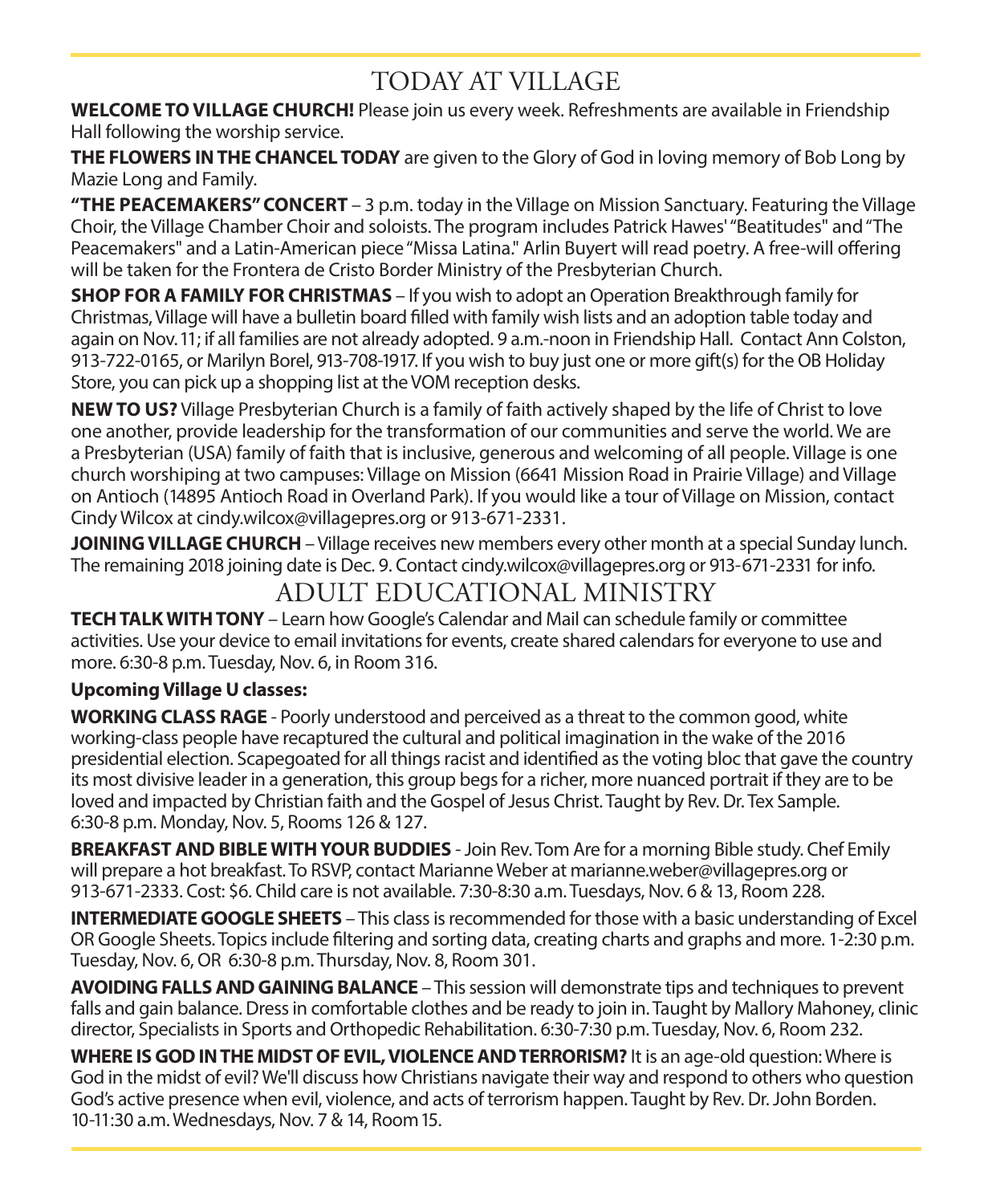**AGING IN GRACE: OLDER ADULT SPIRITUALITY** – We will explore how the Bible views aging and the association of aging and wisdom and focus on the impact of physical, cognitive, and emotional changes on one's spirituality. We will also examine spiritual needs as one ages and how one can strengthen their faith even through the loss of loved ones and friends. Then we will look at how one embodies a deep and faithful spirituality of death and dying. Taught by Rev. Dr. Rodger Nishioka. 6:30-8 p.m. Wednesdays, Nov. 7, 14, 28 & Dec. 5, Rooms 232 & 233 OR 10-11 a.m. Thursdays, Nov. 8, 15, 29 & Dec. 6, Room 126 & 127.

**SUPER SATURDAY HANDWORKS AND E-WORKS** – Enjoy community and fellowship while doing those projects you want to finish but can never seem to find the time to complete. You will see everything from crocheting, to recipe organizing, to catching up on phone calls and emails. 9:30 a.m.-4 p.m. Saturday, Nov. 10, Rooms 232 & 233. Child care is only available from 9:30 a.m.-noon.

**MAIL MERGE** – Learn how to utilize an Excel spreadsheet to format and print address labels. A sample spreadsheet will be available for use. 1-2:30 p.m. Tuesday, Nov. 13, OR 6:30–8 p.m. Thursday, Nov. 15, Room 301.

**MEDICARE 101 AND MEDICAID 101** – This basic overview also will touch on Veteran's benefits and scams related to all of these programs. Presenter Rachel Monger is a Kansas licensed attorney specializing in elder care issues, vice president of government affairs for LeadingAge Kansas and a lobbyist for non-profit senior services at both the state and federal levels. 6:30-7:30 p.m. Tuesday, Nov. 13, Room 232.

#### **9:30 a.m. Adult Sunday School includes:**

**VILLAGE FORUM** – Today-Nov. 11: Village Church's Social Witness & Advocacy Task Force will lead us in a discussion of Christian Responses to Immigration. Dec. 2-16: Rev. Dr. Rodger Nishioka will teach about the Spirituality of Aging. Room 126.

# CHILDREN AND FAMILY MINISTRY

**CHILD CARE FOR ALL SERVICES** – Infants through 3-year-olds are welcome in Rooms 114, 111 and/or 107.

**SUNDAY SCHOOL** – 9:25-10:30 a.m. - 2 to 4-year-olds/Pre-K - Preschool Sunday School meets on the first floor. Registration and age specific room assignments are posted outside Room 107. K-6th grade—Kids' Kingdom Sunday school meets on the third floor. Registration and grade specific room assignments are posted outside Room 307. Room information is also posted outside Room 207.

**MORNING STARS** – 3-year-olds through 6th graders are welcome to join and sing. We meet from 10:30-11 a.m. Pick up for all children is on the 2nd floor.

**BAPTISMS and NEW BABIES** – The next baptism dates are Nov. 18 and Jan. 20. An education class is offered for members who are new to Village baptism. Share news of your new baby so we can welcome and commemorate the new family member's arrival. Call 913-671-2350 or email kate.ruecker@villagepres.org.

**FAMILY WORSHIP SUNDAY** – All children are invited to participate in worship on Nov. 25. Child care is available for ages newborn-3 years. **NO SUNDAY SCHOOL** scheduled due to the Thanksgiving holiday.

**CHRISTMAS NIGHT OUT RESERVATIONS NOW OPEN** – Send your kids to this fun-filled night from 6-8:30 p.m. Friday, Dec. 7, at Village Church on Mission while you enjoy a night out. Children ages 2-10 will enjoy crafts, activities, a fun snack and the puppet show. Cost is \$15 per child with a \$30 maximum per family. Registration forms are available at the church and need to be notarized and turned in to the Child Care Office or the Children & Family Ministry Office. Registration deadline is Nov. 16.

# CONNECTIONAL MINISTRIES

**WEDNESDAY NIGHT DINNER** – The menu for Nov. 7 is roast pork with apples, scalloped potatoes, vegetarian dish, vegetable. The salad bar opens at 5:15 p.m.; hot food buffet 5:30-6:30 p.m. Full meal with salad bar & dessert is \$7. Salad bar & dessert is \$6. Children ages 4-10 are \$3 and age 3 and under are free. Call 913-671-2359 or email liz.middleton@villagepres.org to make your dinner reservation by noon tomorrow.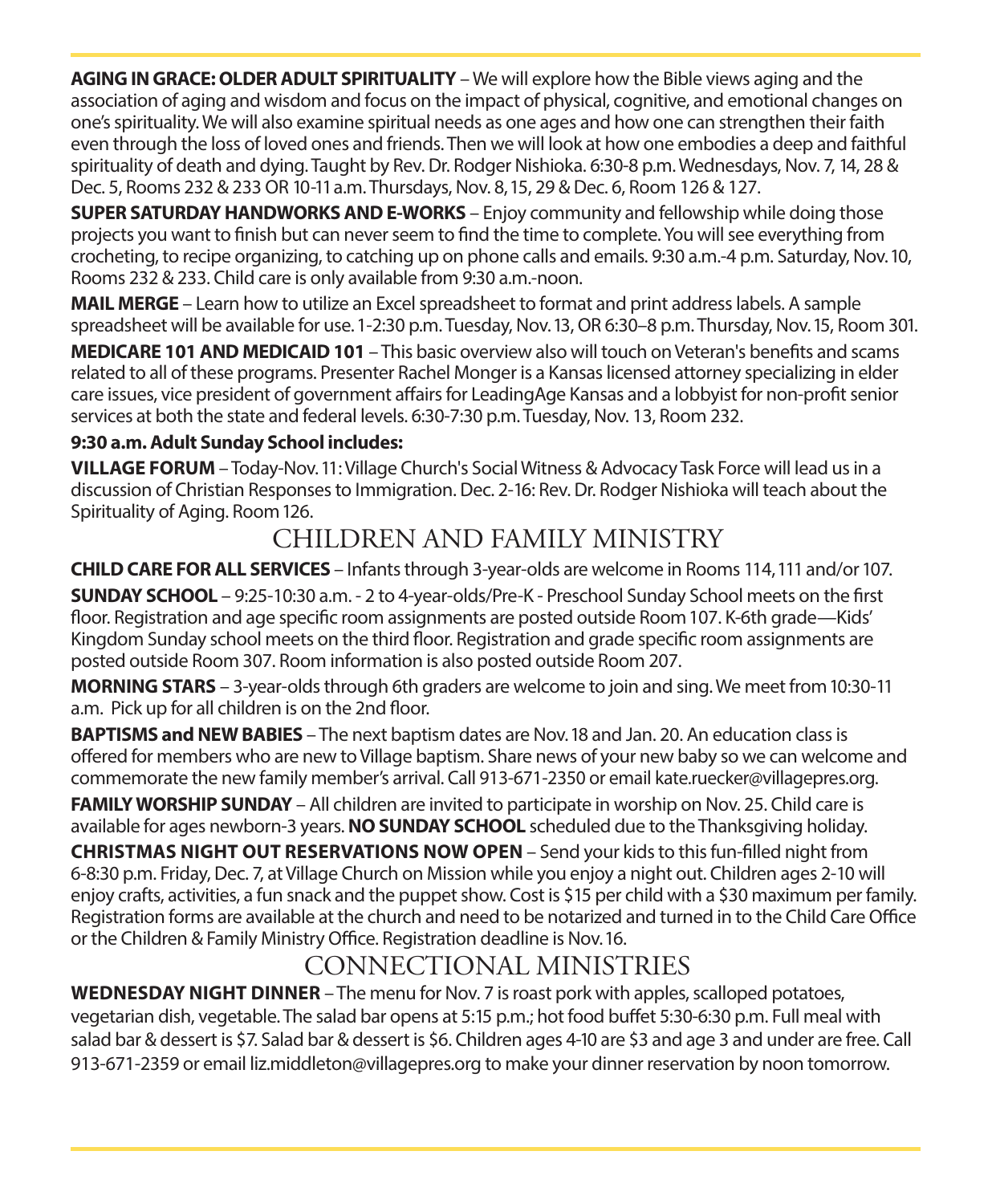**THANKSGIVING DINNER** – Our Annual Thanksgiving Dinner will be from 5:15-6:30 p.m. Wednesday, Nov. 14, in Friendship Hall at Village on Mission. Cost is \$5 per person and we ask that you bring a salad or vegetable to share (enough to feed 6-8 people). Chef Emily will provide turkey, mashed potatoes, gravy, dressing, rolls and dessert. Make your online reservation by noon Monday, Nov. 12, at villagepres.org/wednesday-dinners.

# MISSION

**THE FOOD PANTRY** – Today is the first collection day of food items for the 500 Thanksgiving baskets that the Food Pantry is assembling and distributing to the clients of the Pantry. Thank you for your donations. Another collection will be next Sunday, Nov. 11. Cash and checks are gratefully accepted. A \$30 donation will fill one basket and we will do the shopping. Your generosity will make another family's Thanksgiving as special as yours. **ARTS IN PRISON POETRY READING** – The Arts in Prison poetry program led by Village Church member Arlin Buyert is hosting an inmate poetry reading at at 6:30 p.m. this Thursday, Nov. 8, at the InterUrban Arthouse at 8001 Newton Street in Overland Park. Graduates of the Lansing poetry group will read some of their works. Contact Arlin at arlinbuyert.com for more information.

**VILLAGE CHURCH COOKS A MEAL AT CROSS-LINES** – Friday, Nov. 9, Village will cook for and serve a meal at the Cross-Lines kitchen in Kansas City, Kan. We need volunteers from 9:30-11 a.m. for prep and from 11:15 a.m.- 1:30 p.m. to serve/clean up. Cookie donations can be dropped off at the church reception desk from 8 a.m.- 4 p.m. on Thursday, Nov. 8. If you can help, you can sign up at bit.ly/cross-lines-sign-up.

# MUSIC MINISTRY

**SECOND THURSDAY RECITAL** – Our next concert is at 12:15 p.m. this Thursday, Nov. 8, in the Village on Mission Sanctuary. It features violinist Destiny Ann and cellist Michael Mermagen. Join us as they perform music of J.S. Bach and Reinhold Gliere. Destiny has won numerous international competitions and performance awards, appearing at the Kennedy Center and Carnegie Hall. Michael, associate professor of cello at the UMKC Conservatory of Music, is artist-faculty at the Aspen Music Festival and School and principal cellist of the Aspen Chamber Symphony.

# PASTORAL CARE AND COUNSELING

**GUEST SPEAKER CRYSTAL WEBSTER HERE TUESDAY** – Join us for the Faith & Grief lunch at noon this Tuesday, Nov. 6, in Friendship Hall to hear Crystal Webster talk about how her heart was healed after losing her newborn daughter, Madelyn Elizabeth, shortly after Madelyn's birth. Sharing her story through Sharing Solace helps Crystal and hopefully others with the knowledge that you are not alone in your grief journey. Reservations are helpful; go online at www.faithandgrief.org or contact Linda Alley at 913-671-2327 or linda. alley@villagepres.org.

**PASTORAL CARE VOLUNTEER APPRECIATION IS THIS FRIDAY** – We're grateful for the hundreds of volunteers who make Village the compassionate, caring church it is. If you have delivered a poinsettia, sung at retirement homes, made a meal, serve as a Stephen Minister, or help in other important ways, we'd like to say thanks at our Volunteer Appreciation event. Come at 7 p.m. this Friday, Nov. 9, for appetizers, desserts and entertainment. RSVP by 9 a.m. tomorrow to Linda Alley at 913-671-2327 or linda.alley@villagepres.org.

**REMEMBRANCE SERVICE WILL BE HELD SUNDAY, DEC. 2 - This special service remembers loved ones who** are deeply missed. If your loved one passed away during 2018 and Village Church was informed, his or her name will be included in the program. If you would like to include any other names, contact Linda Alley at 913-671-2367 or linda.alley@villagepres.org by Friday, Nov. 16.

**POINSETTIAS PERK UP THE HOLIDAY SEASON!** – Delivering a poinsettia to members who are unable to attend church during Advent is a long-standing Village Church tradition. Mark your calendar now to help the tradition continue on Sunday, Dec. 9. Come to the Welcome Center anytime between services-poinsettias and instructions will be waiting for you.

# PRESBYTERIAN WOMEN

**WOMEN WITH SPIRIT** – Show your strength at Blade & Timberrrr with Women with Spirit. Please join us for a unique & fun axe throwing experience at 6:30 p.m. Thursday, Nov. 8, at Blade & Timber (5208 W 117th Street in Leawood). For questions and to RSVP, email shelbykrumm@yahoo.com. There is no child care for this event.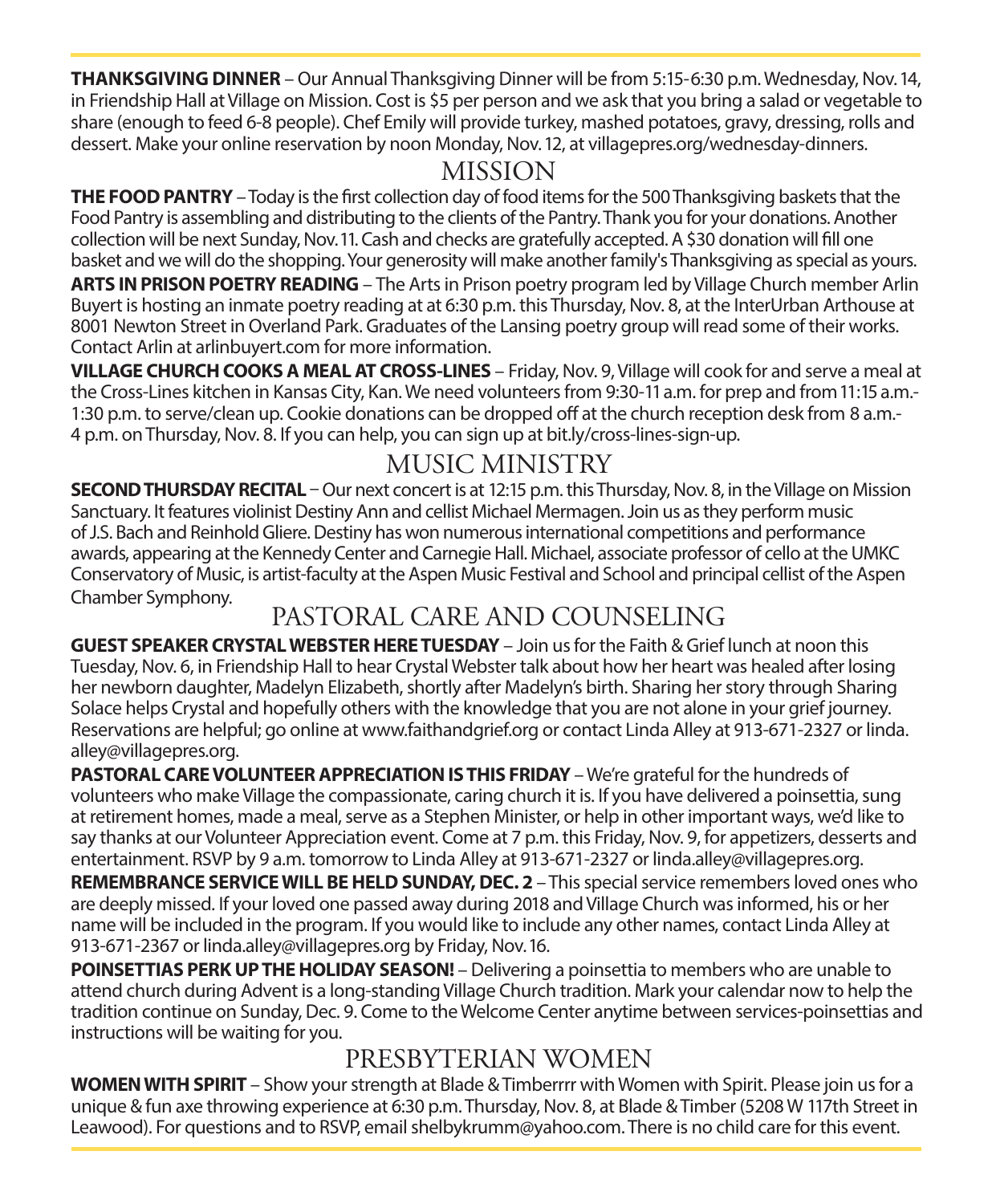**NEW PW ADVENT CELEBRATION** – All women are invited to "Carols by Candlelight: Using All our Voices to be One Voice in Christ," Tuesday, Dec. 11. Fellowship and heavy hors d'oeuvres in Friendship Hall at 5:30 p.m. followed by beautiful music and inspirational words in the Sanctuary from Dr. Clare Lozano, Heritage Presbyterian Church in Olathe. Reservations for Village on Mission and Village on Antioch may be purchased for \$16 following all services Nov. 11 & 18 as well as online at www.villagepres.org/pw or by mail with reservation form (available at church) Nov. 11-27. Room for all!

# YOUNG ADULT MINISTRY

Young Adult Ministry is for all people in their 20's and 30's.

**THEOLOGY THURSDAYS** – 7 p.m. Thursday at Village Presbyterian Church (3rd floor), for "Being Presbyterian 101." This week: Christian Life. We're part of a denomination that has some thoughts on the hot topics of our day. We won't try to change your mind, but we'll do some talking about how we got here. Details online at VillagePresYA.org/thursdays.

# YOUTH MINISTRY

Join us for any of our weekly activities beginning today – All are welcome regardless of previous Village attendance and no sign-up is required. Check villagepresyouth.org for more details.

 **ALPHA & OMEGA** – 9:30-10:30 a.m. Sundays, for middle school (meets in the Youth Loft) and high school (meets in the Upper Room).

**SNL** (high school youth group) – 6:30-8:30 p.m. Sundays, in the Youth Loft (Room 333).

**LOFTERNOONS** (middle school after school program) – 4-5:30 p.m. Tuesdays, in the Youth Loft (Room 333).

**GPS** (middle school youth group) – 6:30-8 p.m. Wednesdays, in the Youth Loft (Room 333).

**EARLY TABLE** (morning devotional for high schoolers with food) – 7:30-8:15 a.m. Thursdays, at Zach's house (5401 W. 77th St., Prairie Village) And yes, we give you a ride to school afterward if you need it!

**DONATIONS FOR DOMINICAN REPUBLIC** – The Youth Department is collecting school supplies (paper, backpacks, pencils, notebooks, pens, etc.) to bring with us to the Dominican Republic over Spring Break. Please place the supplies in the designated baskets located by the north and south entrances on Nov. 25.

**LEFTOVER HALLOWEEN CANDY FOR CARE PACKAGES** – After Halloween is over you can donate your leftover candy to the Youth department. Each year we send out care packages to our college students; it's a great way to let them know their church family is thinking of them as they finish first semester! You can drop it off at the reception desk and label it "Youth."

#### **"The Road Home" WWI Armistice Commemoration Worship Service 3 p.m. Sunday, Nov. 11 Atonement Lutheran Church**

Please join the greater Kansas City community at Atonement Lutheran Church, 9948 Metcalf Avenue in Overland Park, for a special worship service held on the 100th anniversary of the armistice ending World War I. As the home of the National World War I Museum and Memorial, Kansas City will be a focal point of this commemoration. Featuring the renowned Störling Dance Theater and Te Deum Chamber Choir (a member of the Village Church Arts Alliance), the worship service weaves together letters from soldiers on the front written to their loved ones back home, lovely music, powerful dance depicting life at the end of the war, scripture, reflections and prayer. Admission is free.